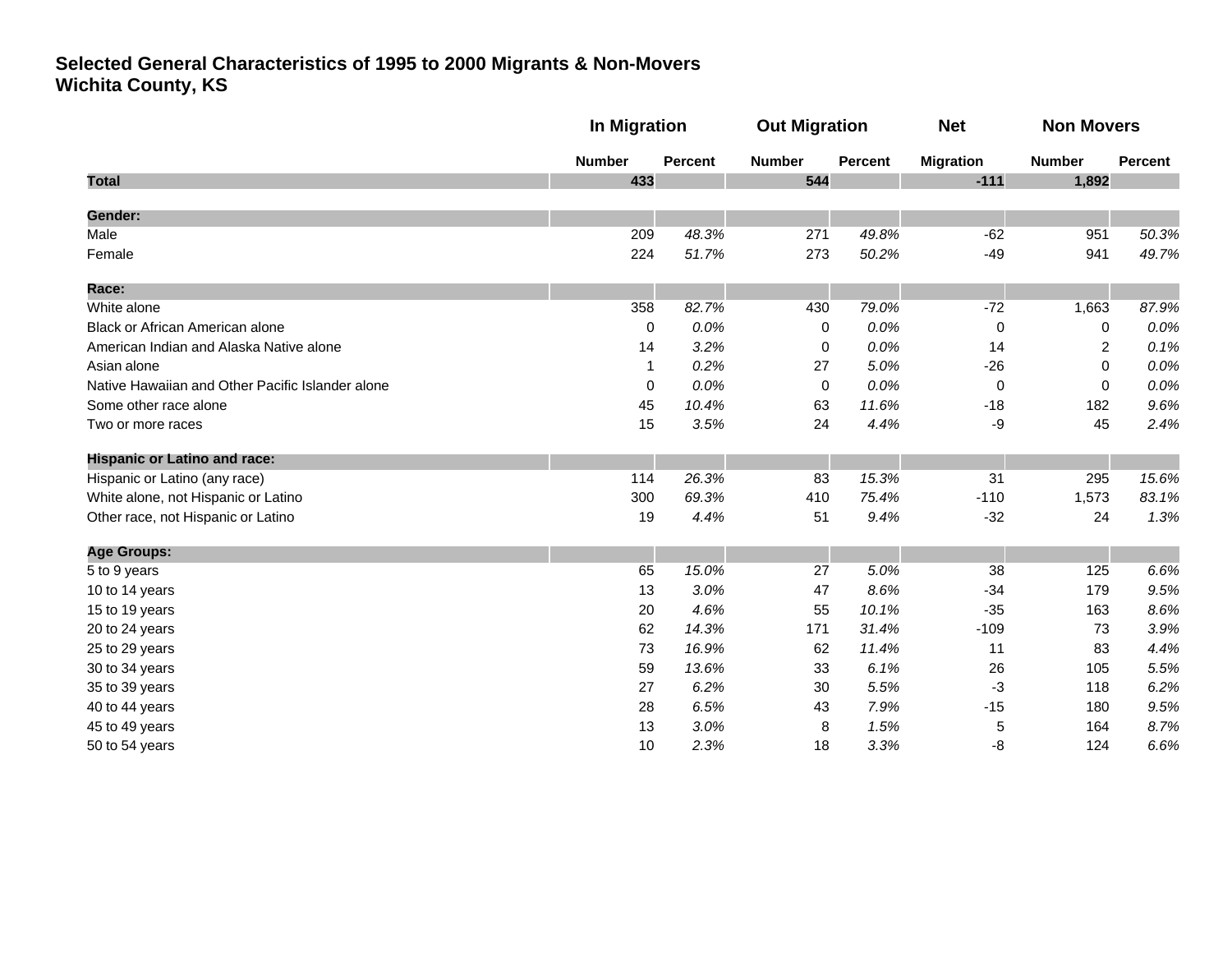|                                                                | <b>In Migration</b> |                | <b>Out Migration</b> |                | <b>Net</b>       | <b>Non Movers</b> |         |
|----------------------------------------------------------------|---------------------|----------------|----------------------|----------------|------------------|-------------------|---------|
|                                                                | <b>Number</b>       | <b>Percent</b> | <b>Number</b>        | <b>Percent</b> | <b>Migration</b> | <b>Number</b>     | Percent |
| Age Groups (continued):                                        |                     |                |                      |                |                  |                   |         |
| 55 to 59 years                                                 | 10                  | 2.3%           | 11                   | 2.0%           | -1               | 128               | 6.8%    |
| 60 to 64 years                                                 | 6                   | 1.4%           | 20                   | 3.7%           | $-14$            | 87                | 4.6%    |
| 65 to 69 years                                                 | 6                   | 1.4%           | $\overline{7}$       | 1.3%           | -1               | 93                | 4.9%    |
| 70 to 74 years                                                 | 15                  | 3.5%           | 9                    | 1.7%           | 6                | 97                | 5.1%    |
| 75 to 79 years                                                 | 8                   | 1.8%           | 2                    | 0.4%           | 6                | 77                | 4.1%    |
| 80 to 84 years                                                 | $\overline{7}$      | 1.6%           | $\mathbf{1}$         | 0.2%           | 6                | 41                | 2.2%    |
| 85 years and over                                              | 11                  | 2.5%           | 0                    | 0.0%           | 11               | 55                | 2.9%    |
| Educational Attainment (Population age 25 years and over):     |                     |                |                      |                |                  |                   |         |
| Less than 9th grade                                            | 38                  | 13.9%          | 10                   | 4.1%           | 28               | 165               | 12.2%   |
| 9th - 12th grade, no diploma                                   | 45                  | 16.5%          | 32                   | 13.1%          | 13               | 114               | 8.4%    |
| High school graduate or equivalency                            | 41                  | 15.0%          | 63                   | 25.8%          | $-22$            | 493               | 36.5%   |
| Some college, no degree                                        | 67                  | 24.5%          | 34                   | 13.9%          | 33               | 309               | 22.9%   |
| Associate degree                                               | 25                  | 9.2%           | 23                   | 9.4%           | $\overline{c}$   | 76                | 5.6%    |
| Bachelor's degree                                              | 34                  | 12.5%          | 50                   | 20.5%          | $-16$            | 156               | 11.5%   |
| Graduate or professional degree                                | 23                  | 8.4%           | 32                   | 13.1%          | -9               | 39                | 2.9%    |
| Household Types (HH population age 5 years and over):          |                     |                |                      |                |                  |                   |         |
| Married-couple family HH with children under 18                | 210                 | 48.8%          | 250                  | 49.0%          | $-40$            | 820               | 43.9%   |
| Married-couple family HH without children under 18             | 90                  | 20.9%          | 70                   | 13.7%          | 20               | 640               | 34.2%   |
| Other family households with children under 18                 | 70                  | 16.3%          | 50                   | 9.8%           | 20               | 150               | 8.0%    |
| Other family households without children under 18              | 10                  | 2.3%           | 20                   | 3.9%           | $-10$            | 70                | 3.7%    |
| Non-family households                                          | 50                  | 11.6%          | 120                  | 23.5%          | $-70$            | 190               | 10.2%   |
| Household Income in 1999 (HH population age 5 years and over): |                     |                |                      |                |                  |                   |         |
| Under \$25,000                                                 | 150                 | 34.9%          | 200                  | 39.2%          | $-50$            | 500               | 26.7%   |
| \$25,000 to \$49,999                                           | 210                 | 48.8%          | 170                  | 33.3%          | 40               | 690               | 36.9%   |
| \$50,000 to \$74,999                                           | 50                  | 11.6%          | 80                   | 15.7%          | $-30$            | 360               | 19.3%   |
| \$75,000 to \$99,999                                           | 10                  | 2.3%           | 40                   | 7.8%           | $-30$            | 170               | 9.1%    |
| \$100,000 to \$199,999                                         | 0                   | 0.0%           | 20                   | 3.9%           | $-20$            | 110               | 5.9%    |
| \$200,000 or more                                              | 0                   | 0.0%           | 0                    | 0.0%           | $\mathbf 0$      | 30                | 1.6%    |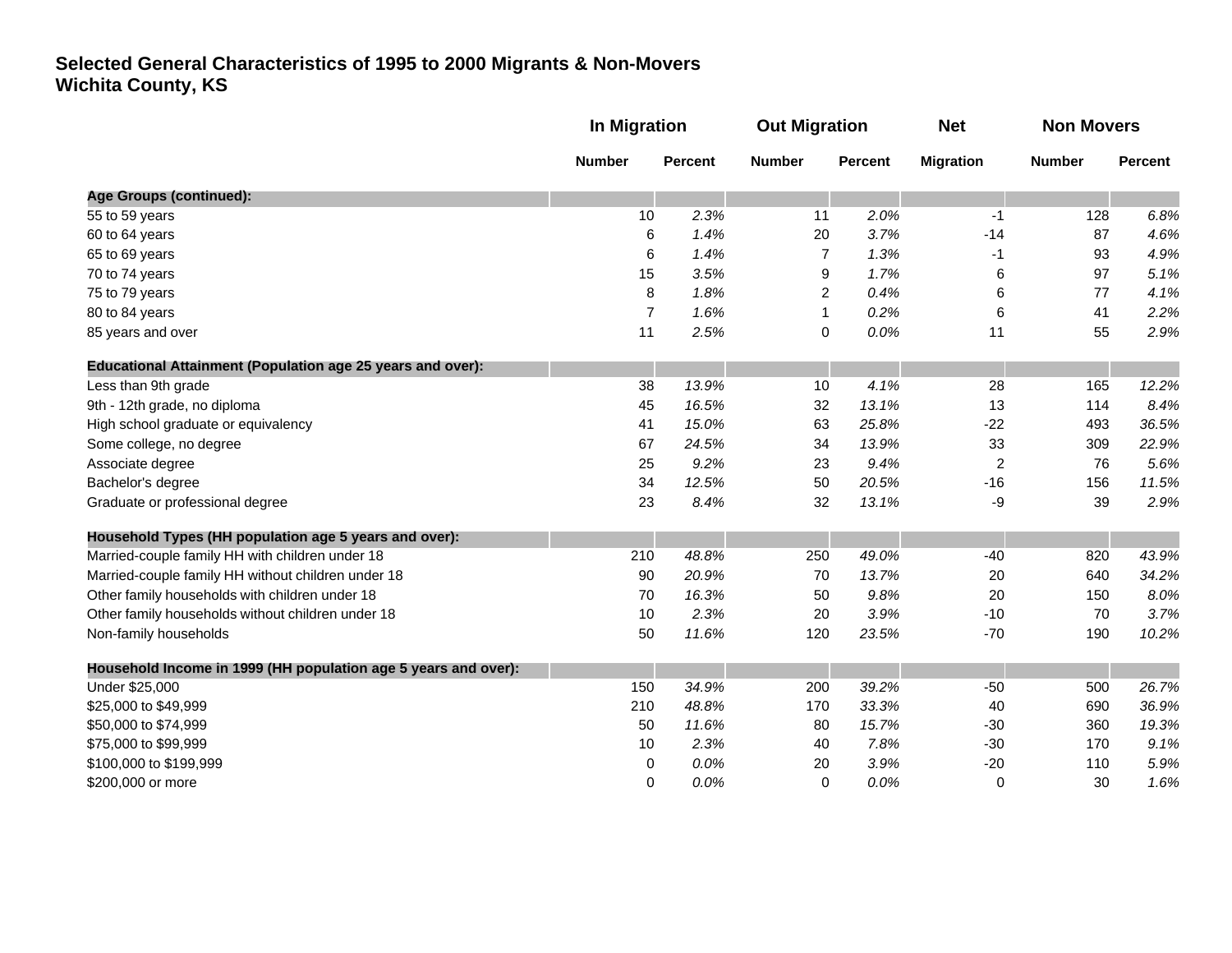|                                                            |                | In Migration   |                | <b>Out Migration</b> |                  | <b>Non Movers</b> |                |
|------------------------------------------------------------|----------------|----------------|----------------|----------------------|------------------|-------------------|----------------|
|                                                            | <b>Number</b>  | <b>Percent</b> | <b>Number</b>  | <b>Percent</b>       | <b>Migration</b> | <b>Number</b>     | <b>Percent</b> |
| Income of Persons in 1999 (Population age 16 and over):    |                |                |                |                      |                  |                   |                |
| No income                                                  | 49             | 14.0%          | 50             | 11.0%                | $-1$             | 167               | 10.7%          |
| less than \$4,999                                          | 40             | 11.4%          | 61             | 13.4%                | $-21$            | 237               | 15.2%          |
| \$5,000 - \$9,999                                          | 28             | 8.0%           | 80             | 17.6%                | $-52$            | 128               | 8.2%           |
| \$10,000 - \$14,999                                        | 43             | 12.3%          | 88             | 19.3%                | $-45$            | 192               | 12.3%          |
| \$15,000 - \$19,999                                        | 49             | 14.0%          | 36             | 7.9%                 | 13               | 137               | 8.8%           |
| \$20,000 - \$24,999                                        | 30             | 8.5%           | 30             | 6.6%                 | 0                | 168               | 10.8%          |
| \$25,000 - \$34,999                                        | 69             | 19.7%          | 47             | 10.3%                | 22               | 212               | 13.6%          |
| \$35,000 - \$49,999                                        | 34             | 9.7%           | 40             | 8.8%                 | $-6$             | 156               | 10.0%          |
| \$50,000 - \$74,999                                        | $\overline{7}$ | 2.0%           | 21             | 4.6%                 | $-14$            | 99                | 6.4%           |
| \$75,000 - \$99,999                                        | 0              | 0.0%           | $\overline{2}$ | 0.4%                 | $-2$             | 27                | 1.7%           |
| \$100,000 and over                                         | 2              | 0.6%           | 0              | 0.0%                 | $\overline{2}$   | 35                | 2.2%           |
| Labor Force Status (Population age 16 and over):           |                |                |                |                      |                  |                   |                |
| Employed                                                   | 229            | 65.2%          | 299            | 65.7%                | $-70$            | 923               | 59.2%          |
| Unemployed                                                 | 5              | 1.4%           | 41             | 9.0%                 | $-36$            | 31                | 2.0%           |
| Armed forces                                               | 0              | 0.0%           | $\overline{7}$ | 1.5%                 | $-7$             | $\mathbf 0$       | 0.0%           |
| Not in labor force                                         | 117            | 33.3%          | 108            | 23.7%                | 9                | 604               | 38.8%          |
| Occupation (Employed civilian population age 16 and over): |                |                |                |                      |                  |                   |                |
| Management, professional and related occupations :         |                |                |                |                      |                  |                   |                |
| Management business and financial                          | 27             | 11.8%          | 50             | 16.7%                | $-23$            | 196               | 21.2%          |
| Professional and related                                   | 42             | 18.3%          | 61             | 20.4%                | $-19$            | 98                | 10.6%          |
| Service occupations:<br>Protective service                 | $\overline{7}$ | 3.1%           |                | 0.0%                 | $\overline{7}$   |                   | 0.9%           |
|                                                            |                |                | $\mathbf 0$    |                      |                  | 8                 |                |
| Other service                                              | 19             | 8.3%           | 55             | 18.4%                | $-36$            | 104               | 11.3%          |
| Sales and office occupations:<br>Sales and related         | 17             | 7.4%           | 10             | 3.3%                 | $\overline{7}$   | 70                | 7.6%           |
| Office and administrative support                          | 24             | 10.5%          | 72             | 24.1%                | $-48$            | 114               | 12.4%          |
| Farming fishing and forestry occupations                   | 32             | 14.0%          | 6              | 2.0%                 | 26               | 133               | 14.4%          |
| Construction, extractions and maintenance occupations:     |                |                |                |                      |                  |                   |                |
| Construction and extraction                                | 8              | 3.5%           | 18             | 6.0%                 | $-10$            | 29                | 3.1%           |
| Installation maintenance and repair                        | 9              | 3.9%           | 5              | 1.7%                 | 4                | 57                | 6.2%           |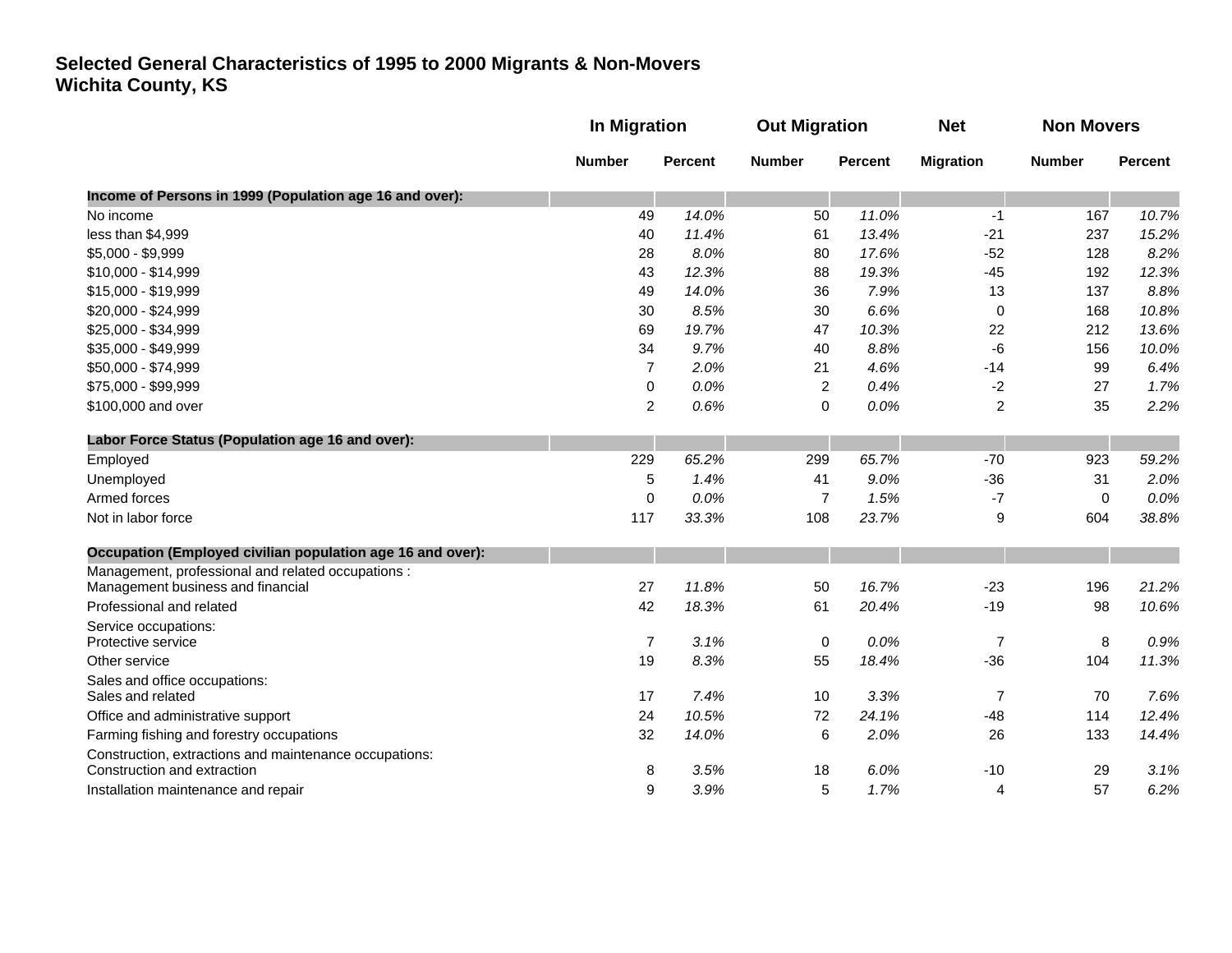|                                                                           | <b>In Migration</b> |                                                   | <b>Out Migration</b> |               | <b>Net</b>     | <b>Non Movers</b> |       |
|---------------------------------------------------------------------------|---------------------|---------------------------------------------------|----------------------|---------------|----------------|-------------------|-------|
|                                                                           | <b>Number</b>       | <b>Percent</b><br><b>Number</b><br><b>Percent</b> | <b>Migration</b>     | <b>Number</b> | <b>Percent</b> |                   |       |
| <b>Occupation (continued):</b>                                            |                     |                                                   |                      |               |                |                   |       |
| Production, transportation and material moving occupations:<br>Production | 23                  | 10.0%                                             | 14                   | 4.7%          | 9              | 36                | 3.9%  |
| Transportation and material moving                                        | 21                  | 9.2%                                              | 8                    | 2.7%          | 13             | 78                | 8.5%  |
| Industry (Employed civilian population age 16 and over):                  |                     |                                                   |                      |               |                |                   |       |
| Agriculture, forestry, fishing, and hunting                               | 72                  | 31.4%                                             | 43                   | 14.4%         | 29             | 323               | 35.0% |
| Mining                                                                    | $\mathbf 0$         | 0.0%                                              | 0                    | 0.0%          | 0              | $\overline{c}$    | 0.2%  |
| Construction                                                              | 20                  | 8.7%                                              | 11                   | 3.7%          | 9              | 48                | 5.2%  |
| Manufacturing                                                             | 17                  | 7.4%                                              | $\overline{7}$       | 2.3%          | 10             | 33                | 3.6%  |
| Wholesale trade                                                           | 6                   | 2.6%                                              | 21                   | 7.0%          | $-15$          | 18                | 2.0%  |
| Retail trade                                                              | 12                  | 5.2%                                              | 16                   | 5.4%          | -4             | 87                | 9.4%  |
| Transportation, warehousing, and utilities                                | 13                  | 5.7%                                              | 6                    | 2.0%          | $\overline{7}$ | 90                | 9.8%  |
| Information                                                               | 3                   | 1.3%                                              | 3                    | 1.0%          | 0              | 8                 | 0.9%  |
| Finance, insurance, real estate, and rental and leasing                   | 5                   | 2.2%                                              | 42                   | 14.0%         | $-37$          | 40                | 4.3%  |
| Prof., sci., mgmt, admin. & waste mgmt services                           | 6                   | 2.6%                                              | 18                   | 6.0%          | $-12$          | 11                | 1.2%  |
| Educational, health, and social services                                  | 47                  | 20.5%                                             | 87                   | 29.1%         | $-40$          | 167               | 18.1% |
| Arts, ent., rec., accommodation, & food services                          | 6                   | 2.6%                                              | 38                   | 12.7%         | $-32$          | 27                | 2.9%  |
| Other services (except public administration)                             | 13                  | 5.7%                                              | $\overline{2}$       | 0.7%          | 11             | 35                | 3.8%  |
| Public administration                                                     | 9                   | 3.9%                                              | 5                    | 1.7%          | 4              | 34                | 3.7%  |
| <b>Marital Status (Population age 15 and over):</b>                       |                     |                                                   |                      |               |                |                   |       |
| Now married (except separated)                                            | 237                 | 66.8%                                             | 234                  | 49.8%         | 3              | 1,085             | 68.3% |
| Widowed                                                                   | 12                  | 3.4%                                              | 3                    | 0.6%          | 9              | 101               | 6.4%  |
| <b>Divorced</b>                                                           | 36                  | 10.1%                                             | 35                   | 7.4%          |                | 98                | 6.2%  |
| Separated                                                                 | 3                   | 0.8%                                              | 0                    | 0.0%          | 3              | 19                | 1.2%  |
| Never married                                                             | 67                  | 18.9%                                             | 198                  | 42.1%         | $-131$         | 285               | 17.9% |
| Poverty Status in 1999 (Population for whom determined):                  |                     |                                                   |                      |               |                |                   |       |
| Family income in 1999 below poverty level                                 | 90                  | 21.1%                                             | 74                   | 14.4%         | 16             | 221               | 11.8% |
| Family income in 1999 at or above poverty level                           | 336                 | 78.9%                                             | 441                  | 85.6%         | $-105$         | 1,653             | 88.2% |